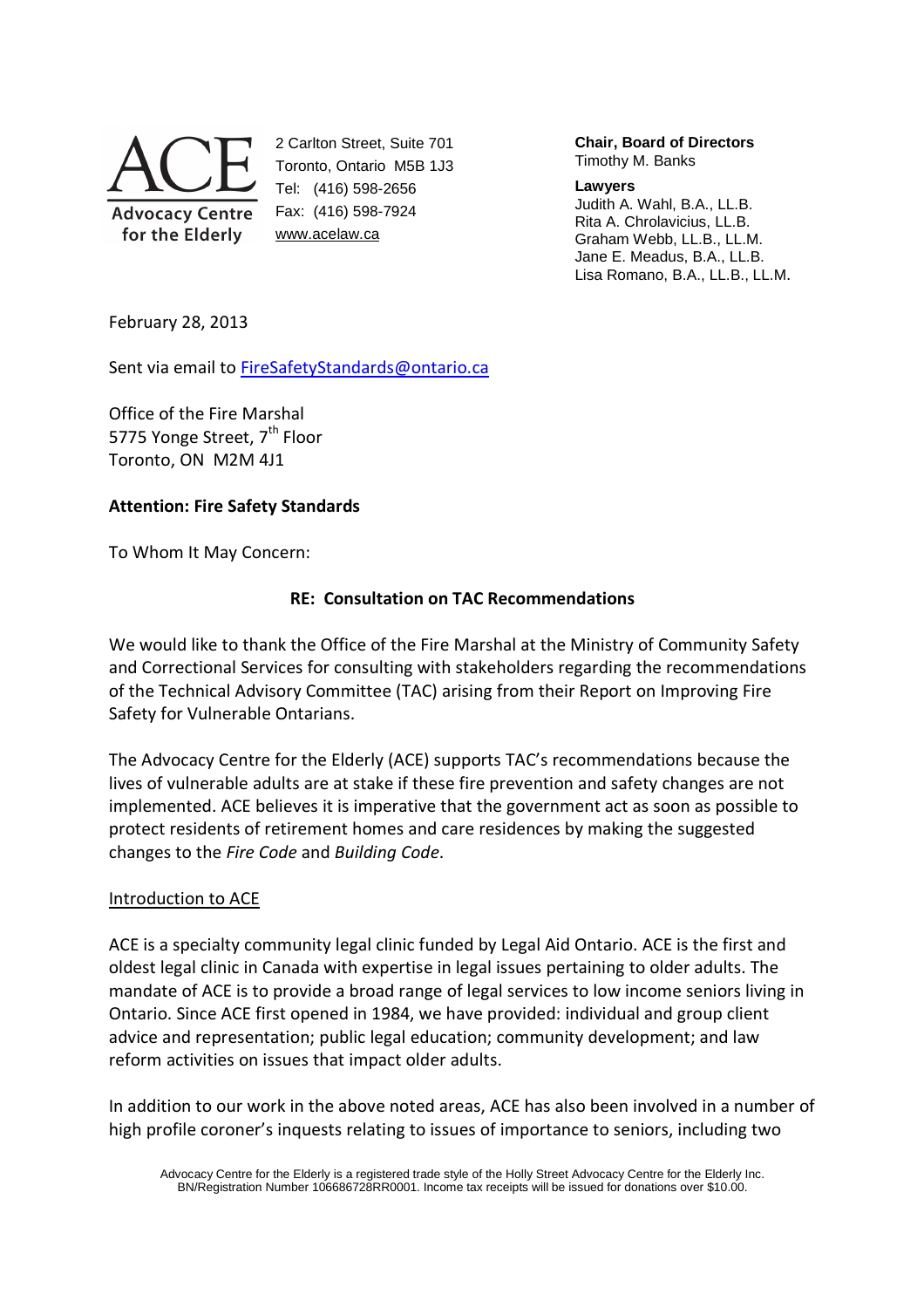where fires in retirement homes resulted in the deaths of several residents. In 1995-96, ACE represented the Alzheimer Society of Peel and the Alzheimer Association of Ontario (now the Alzheimer Society of Ontario) at the 72-day long Meadowcroft Place. In 2012, ACE represented the Alzheimer Society of Ontario, and the families of the late Robert McLean and the late Vera Blain at the recent six-week long Muskoka Heights inquest.

Following each of those inquests, ACE also participated on Technical Advisory Committees designed to give expert technical advice to the Office of the Fire Marshall on changes to the *Fire Code* that would be needed to implement the inquests' fire-safety recommendations.

# Background

The Muskoka Heights inquest is one of four major coroner's inquests that have led to recommendations for improved fire-safety, including the mandatory retrofit of automatic sprinklers in retirement homes, long-term care homes and other vulnerable occupancies. Similar recommendations were made at inquests into the 1980 Extendicare Nursing Home fire; the 1995 Meadowcroft Place Retirement Home fire; and, the 1997 Sunnybrook "K" Wing fire.

The 1995 and 2012 inquests both recommended the implementation of mandatory automatic sprinklers in retirement homes and other care occupancies. In 1998, automatic sprinklers were mandated in the Ontario *Building Code* for newly constructed "care occupancies". However, despite the inquest recommendations, the *Fire Code* was not changed to require the retrofitting of sprinklers in existing facilities.

In 2012, the Muskoka Heights inquest again recommended the retrofitting of sprinklers in all existing care occupancies, including all retirement homes, and other life-safety enhancements. It also recommended improved resources for fire-safety training for retirement-home owners and supervisory staff, development of a municipal registry of vulnerable occupancies and increased *Fire Code* enforcement.

### TAC Recommendations

As stated above, ACE was a member of TAC and provided input on proposed changes to the *Fire Code* and *Building Code*. The resulting TAC recommendations were consensus-based but required significant co-operation among all stakeholders to balance the interests of lifesafety and feasibility of implementation, particularly with respect to costs.

While all of the recommendations are important, it is ACE's opinion that the most crucial recommendations are those concerning the mandatory installation of automatic sprinklers in all care homes, licensed retirement homes, and long-term care occupancies housing vulnerable Ontarians.